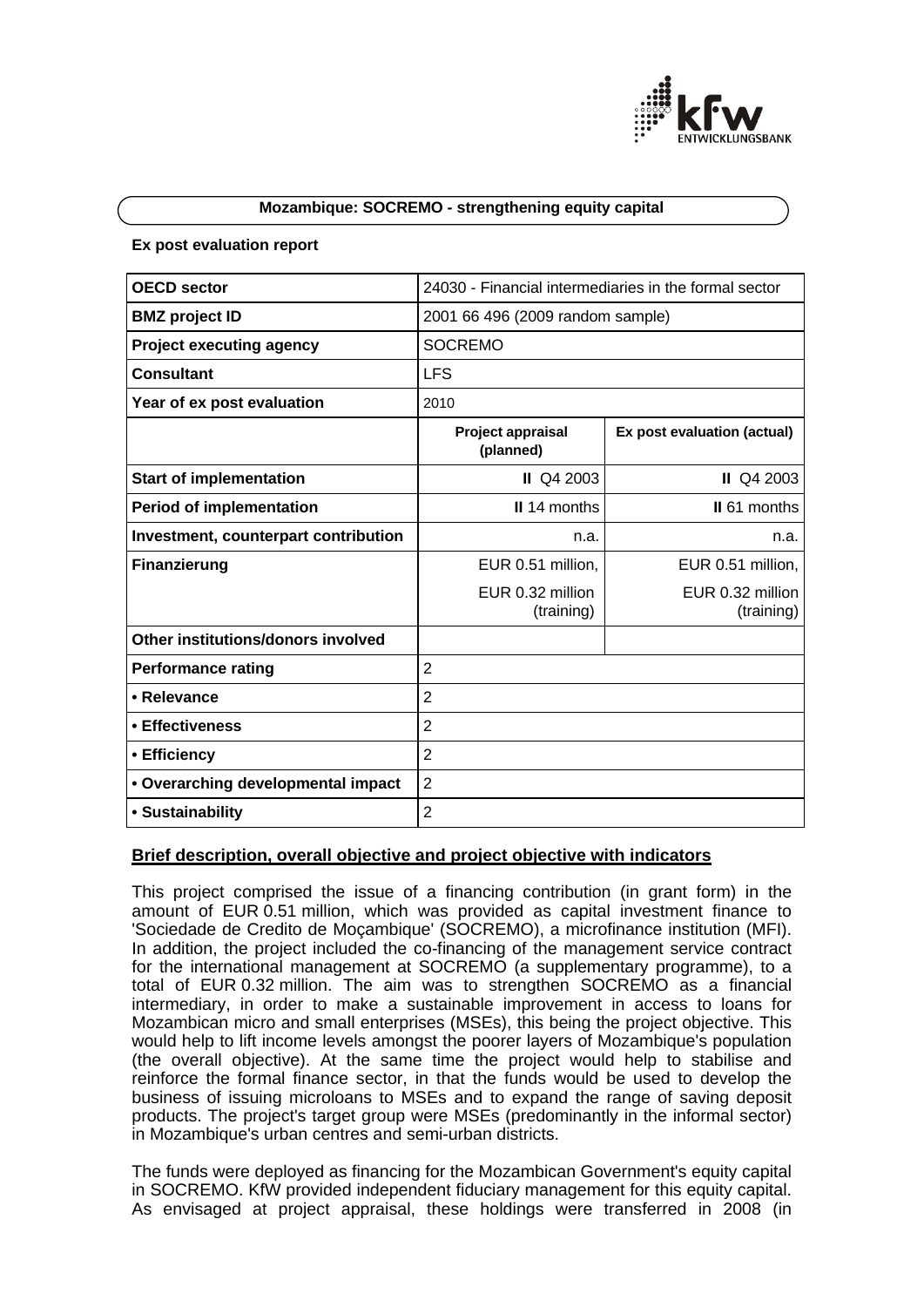accordance with a Finance Ministry decision) to 'Gabinete de Consultoria e Apoio a Pequena Industria S.I.' (GAPI), an institution which had been involved with SOCREMO since 2002. At this point, KfW's fiduciary management services ended.

The project objective was to achieve a sustainable improvement in access to loans for micro and small enterprises by strengthening SOCREMO as a financial intermediary for this group of customers. This would help to create additional income for poor layers of the Mozambican population (the overall objective). At the same time, the project would help to stabilise and reinforce the formal finance sector. Project objective indicators were: (a) growth in the outstanding credit portfolio to a minimum of USD 3 million within three years of funds disbursement; (b) savings deposits of at least 10 % of debt capital in the third year after the commencement of savings deposit business; (c) PAR (portfolio at risk) < 5 % of average credit portfolio value.

The supplementary programme of project agency support was functionally and financially subordinate to the project's major activities. It aimed to assist SOCREMO to progress from a microfinance institution to a sustainable, working full-service bank. In general, an MFI without a banking licence is extremely limited in terms of the range and variety of products it can offer, and in its ability to build up the human capital, processes and control mechanisms which make a self-sustaining mode of operation possible. The aim was to change this using an experienced consultant who would take over leadership of the company for a defined period, and lay the organisational foundations for a sustainable, successful, full-service bank.

# **Project design / major deviations from original planning and their main causes**

The beneficiary of the grant funding was the Republic of Mozambique, represented by the 'Ministério do Plano e Finanças' (MPF). The FC grant was used to acquire holdings (shares) in SOCREMO. Under a separate 'Channelling Agreement', it was agreed that KfW would acquire the holdings in trust, and would act as an independent trustee with regard to the voting rights which accompanied the shares. As envisaged in the project appraisal report, and as agreed with the Finance Ministry, the shares linked to the capital invested were transferred to GAPI. However, this was not in 2005 as initially foreseen, but in November 2008. In accordance with the 'Channelling Agreement', dividends that accrued whilst KfW held the shares in trust were paid to the Finance Ministry.

With its capital base strengthened by FC funding, SOCREMO used this to obtain a full banking licence, pull in savings deposits and expand its business in loans for working capital and investments. SOCREMO set end-loan interest rates in accordance with market conditions.

## **Key results of the impact analysis and performance rating**

Relevance: this project targeted deficiencies in Mozambique's finance and banking sectors in the area of MSE lending. The causal relationships which underlay the project - that supporting MSEs through a better range of financing and financial services would lead to increased employment and improved security of income, and help to expand and strengthen the Mozambican finance sector - were reasonable, and still remain valid. In addition to the difficult situation for MSEs with regard to opportunities for financing, the Mozambican finance sector is still at an early stage of development (as demonstrated, for example, by the low level of credit in relation to GDP). For this reason, the establishment of SOCREMO as a full-service bank, concentrating on MSE financing and also offering savings products, is highly relevant, even today. After ProCredit, SOCREMO is now the second largest microfinance bank in Mozambique. The fact that SOCREMO is directly targeted on the MSE customer group, and issues virtually no consumer loans, is seen as particularly positive. The project's objectives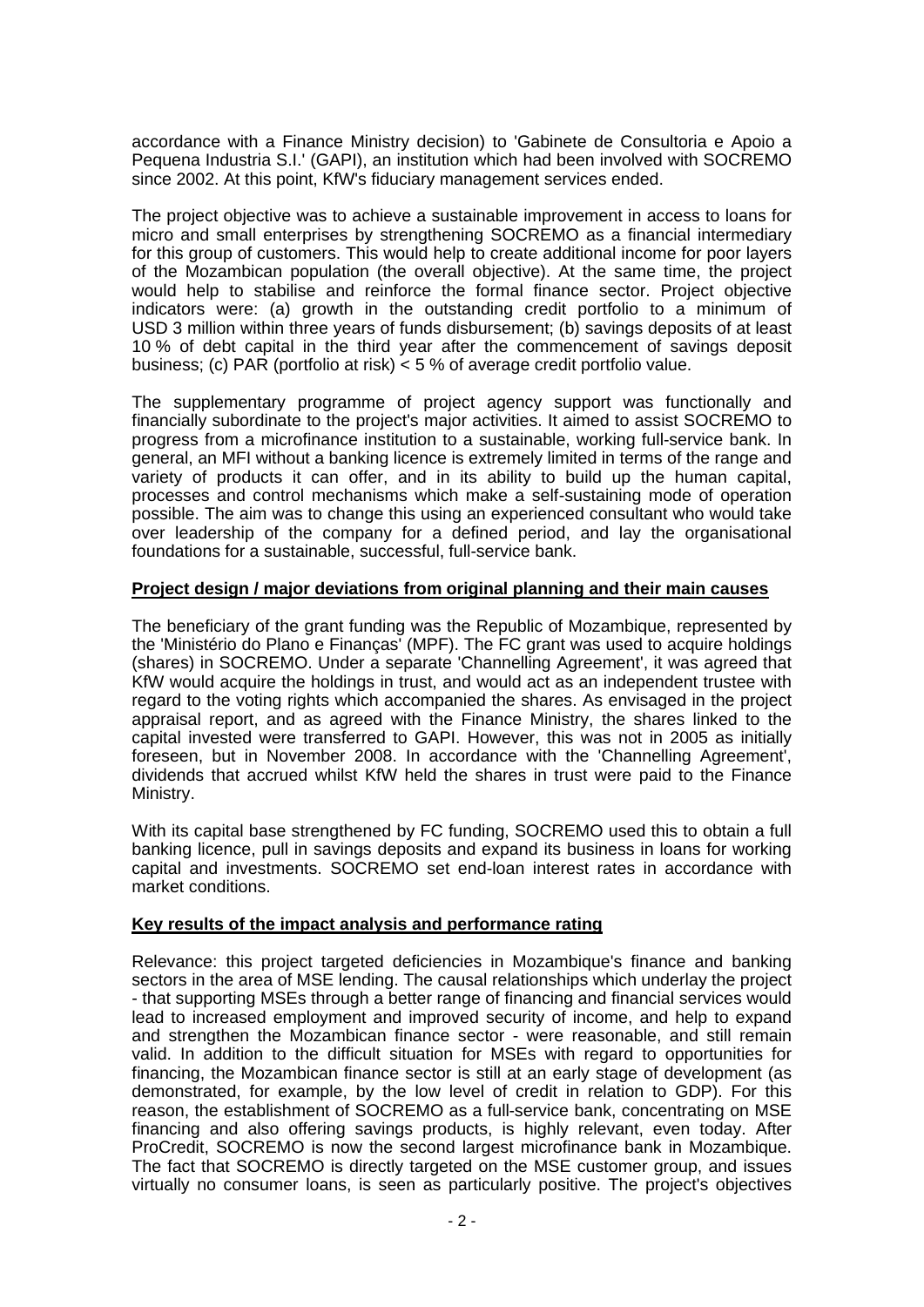complied with the goals of German-Mozambican development cooperation in the priority area of 'Sustainable economic development'; they integrated sensibly into Mozambique's developmental strategy, and were embedded within a rational framework of donor relationships. Inter-donor cooperation has been good. We have assessed the project's relevance as good (rating: 2).

Effectiveness: all project goal indicators were achieved. Objectives for developing lending and saving business were clearly surpassed, and both areas have demonstrated significant growth. Whilst growth in the savings domain has come to a sudden stop, the number of borrowers since 2007 has also stagnated, pointing to increasing market saturation in the Greater Maputo area. The quality of the loans portfolio, measured against PAR >30 days, has climbed in 2009 from a very low initial level. However, by August 2010 it had dropped back to 3.9 %. This development can be attributed in the main to the unfavourable economic climate that prevails in the wake of the financial crisis, since every MFI has had to struggle with deteriorating portfolio quality. Moreover, improvements in the second half of 2010 indicate that the introduction of portfolio consolidation has been implemented successfully. The bank has been operating at a small profit since 2008, with a good level of productivity. Furthermore, by bringing in savings deposits, expanding into targeted peri-urban areas and steadily expanding its range of credit products, SOCREMO has established itself in the market as a stable business bank, and has contributed to the diversification of the finance sector. Hence it is reasonable to assume that the project objective - to improve access to the finance sector - has been attained. We have assessed the project's effectiveness as good (rating: 2).

Efficiency: the project concept was implemented according to plan, albeit with some delays; these were caused primarily by the protracted approval procedures required for bank formation. When compared to a refinancing line of credit, capital investment financing offered scope to broaden the range of financial services on offer and, by strengthening equity capital, provided an opportunity to exert greater influence over the establishment of working structures of governance. This also served to reduce gearing. Leverage potential from capital financing was put to efficient use, being deployed to improve the credit offer. SOCREMO's operating methods are seen as efficient. The borrower to staff ratio stands at 50:1, which falls slightly below the average for the microfinance sector overall. Allocative efficiency for lending at SOCREMO is satisfactory: in August 2010, the PAR was within acceptable limits at 3.9 %. In view of the worldwide economic crisis and increased market saturation, greater PAR volatility is likely in future. However, the allocative efficiency of the FC funding commitment can be described as good, especially considering the low volume of FC funding and the remarkable economic progress made. We have assessed the project's efficiency as good (rating: 2).

Overarching developmental impact: since the ratio of SOCREMO's credit portfolio and savings deposits to GDP has grown steadily over the last ten years, SOCREMO's contribution to the growth of private sector lending, which was adopted as the indicator for the overall objective, is considered as having been achieved. However, it is not possible to make a comparison with the project appraisal objectives, as no firm target values were defined. SOCREMO concentrates on a target group of micro and small enterprises, furnishing them with loans with an average value of a little over USD 1,000 for microenterprises and USD 17,000 for small enterprises. Furthermore, SOCREMO's expansion into peri-urban territory means that customers in the micro and small enterprise segments who could not previously be reached now have access to banking services. The structural impact on Mozambique's finance sector is seen as positive. Through the provision of appropriate capital resources and the commercial development of the bank that followed, a competitive new player has emerged in the finance market. We have assessed overarching developmental impact as good (rating: 2).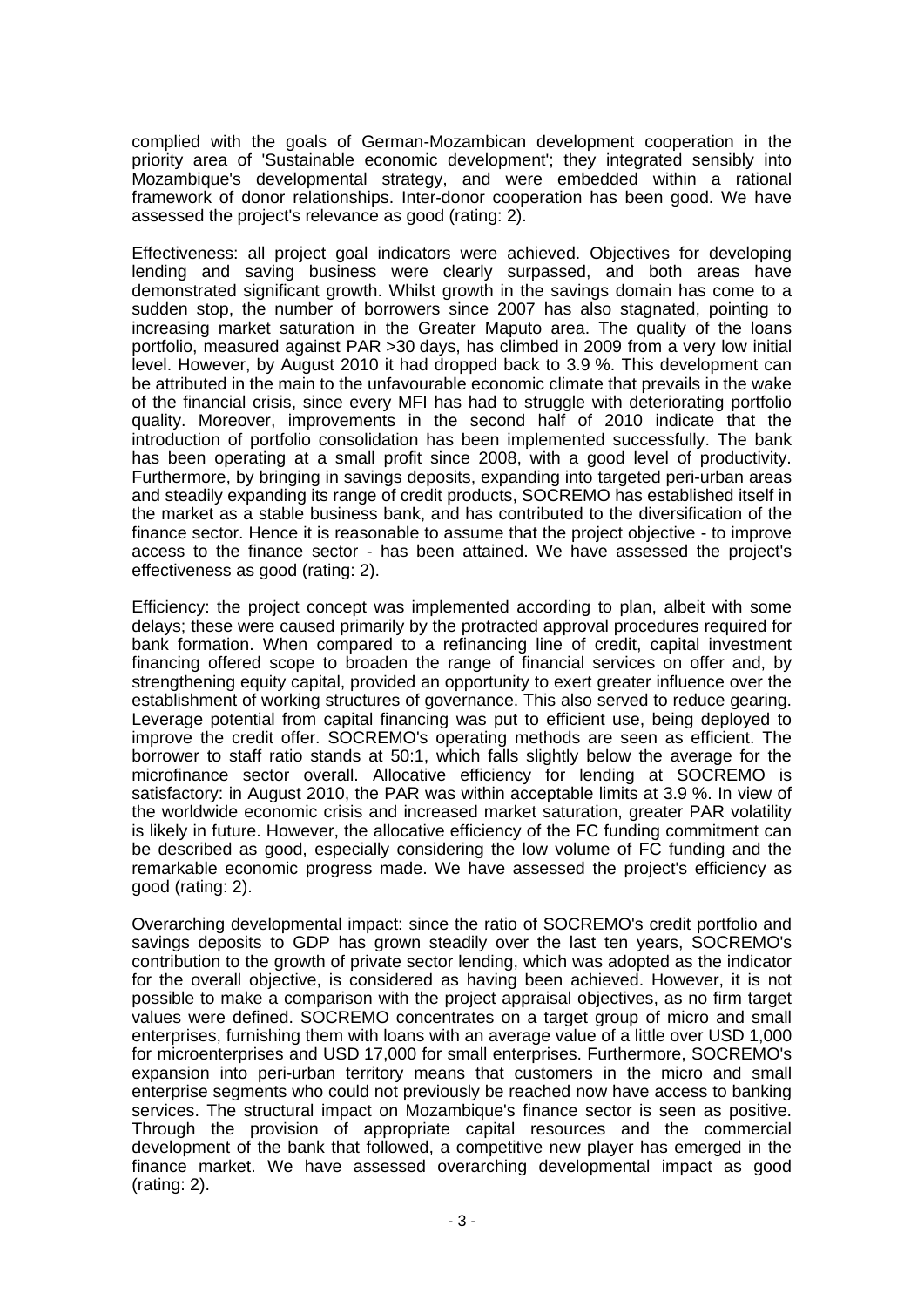Sustainability: SOCREMO's financial situation indicates a good level of sustainability, and would seem to guarantee that in the future SOCREMO will still be in a position to service the demand for banking services, especially for the poorer sections of the population. With refinancing from savings deposits and Mozambican bank lines, and a high level of identification with its MSE customers, it seems likely that the bank will continue its business without any further donor finance. It is well worth noting that investors have been secured whose business policies are results-oriented, but also more commercially focused (Nordic MicroCap, Africap, Norfund). Norfund's entry at the end of 2009 underlines the bank's potential. Management of the institution is being increasingly transferred to competent local specialists. We have assessed the project's sustainability as good (rating: 2).

Having given due weight to the individual evaluation criteria stated, we rate the project overall as good (rating: 2)

# **General conclusions and recommendations**

Analysis carried out in the MSE sector has established that loans are being used to balance income over time; this needs to be considered according to circumstances. Provided that it serves to reduce exposure to external factors and puts borrowers in a position to improve their basic provisions, it is considered acceptable. However, there is an increased risk that the financing funds will be used to raise consumption beyond a financially sustainable level. This risk can be limited, primarily by appropriate monitoring of total end borrower debt. Against this background, it would be wise to give greater consideration to suitable credit information systems in the relevant sector approach.